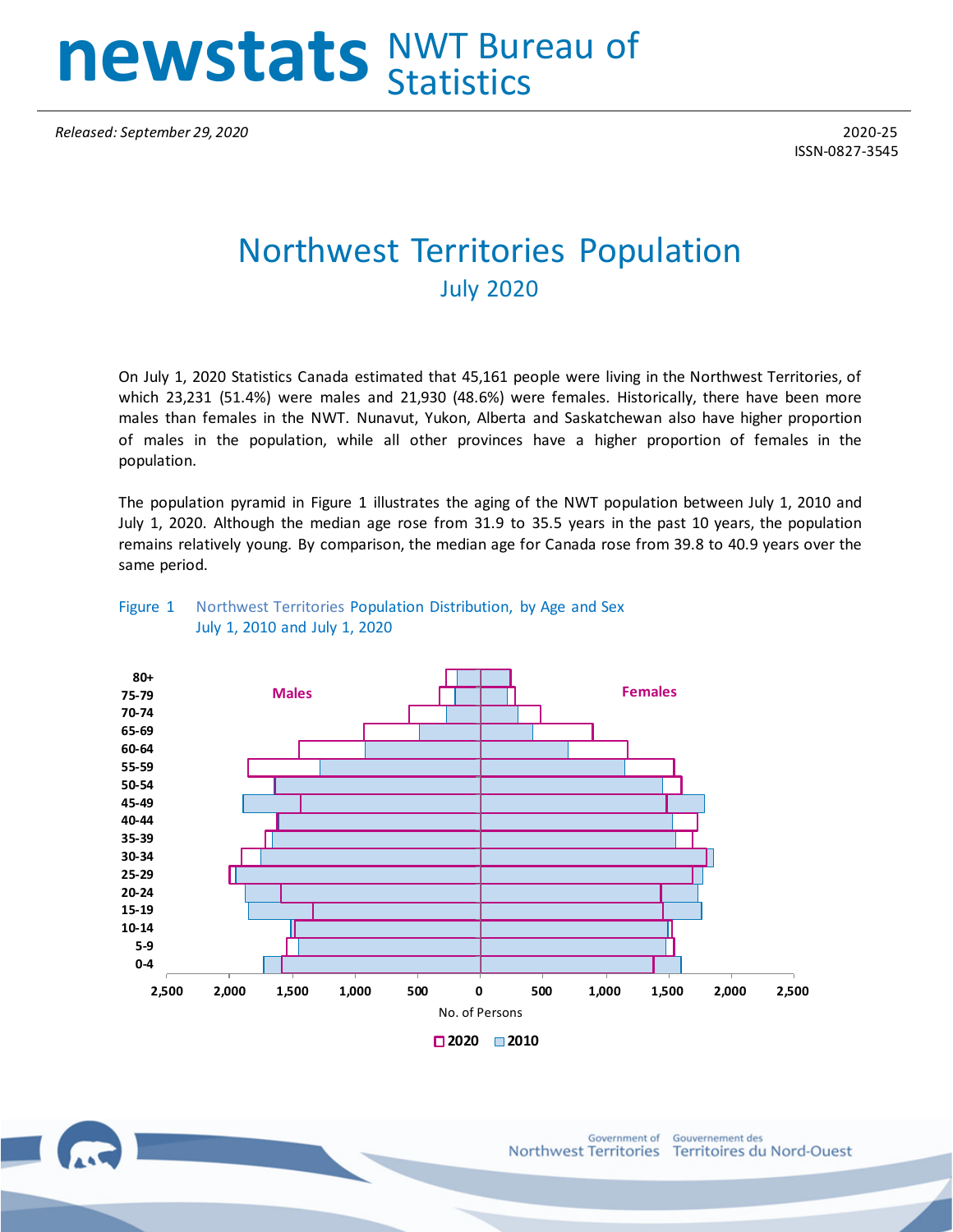As of July 1, 2020 the proportion of those aged 5 to 19 years old (school-aged population) in the NWT was 19.7%, second largest after Nunavut (29.3%). From July 1, 2010 to July 1, 2020, the population of NWT's school-aged children declined by 6.9%, while Nunavut had the second highest growth after Alberta. Newfoundland and Labrador saw the largest decrease in school-aged population (-8.7%) (Figure 2).

Figure 3 demonstrates the growth of seniors population – those aged 60 and older. Between July 1, 2010 and July 1, 2020, the increase in the seniors population in the NWT (+68.5%) was the second largest after Yukon (+77.4%), while at the national level the seniors population grew by 38.5% during the same period. Saskatchewan (+27.8%) saw the smallest growth of seniors population in 10 years. The proportion of seniors in the population varies from one province/territory to another – ranging from 6.8% in Nunavut to 30.4% in Newfoundland and Labrador. NWT has the second smallest proportion of those aged 60 and older at 14.6%.



Overall, Canada's population increased by 1.1% between July 1, 2019 and July 1, 2020 (Table 1). Nunavut experienced the largest increase followed by Prince Edward Island, Yukon, Alberta and Ontario, exceeding Canada's growth. Newfoundland and Labrador was the only jurisdiction that saw their population decline (-0.3%).

In the NWT, between July 1, 2019 and July 1, 2020, the population increased by 133 persons (+0.3%). The components of natural increase during this period consisted of 576 births and 247 deaths, resulting in a net increase of 329 persons. Interprovincial migration accounted for 1,930 persons moving into the Northwest Territories from other provinces and territories, while 2,239 persons moved away, representing a net loss of 309 persons. Internationally, there was a net in-migration of 113 persons.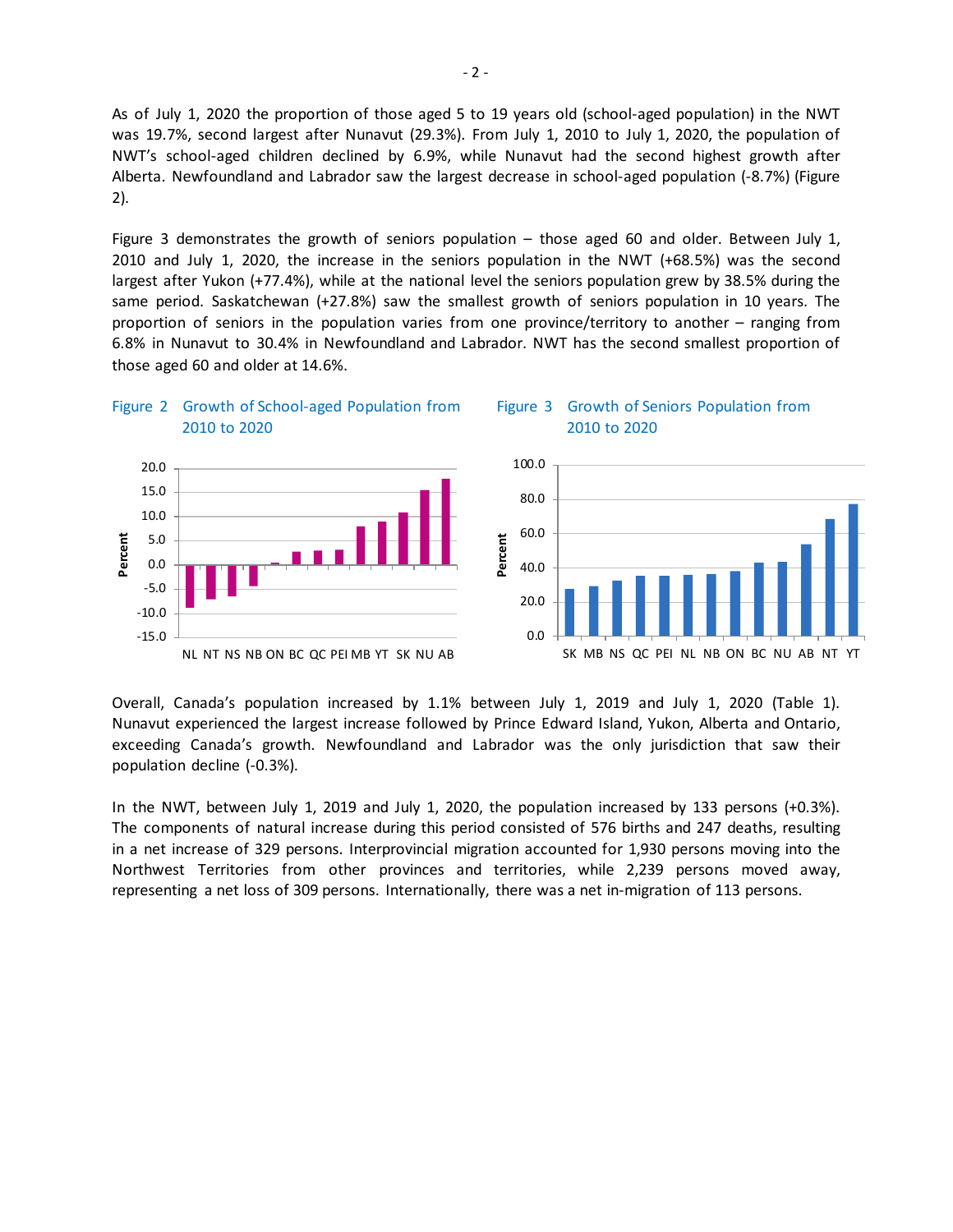|                              | 2020<br>$1$ -Jul | (%)<br>Change | 2019<br>1-Jul | (%)<br>Change | 2018<br>$1$ -Jul | (%)<br>Change | 2017<br>$1$ -Jul | (%)<br>Change |
|------------------------------|------------------|---------------|---------------|---------------|------------------|---------------|------------------|---------------|
| Canada                       | 38,005,238       | 1.1           | 37,593,384    | 1.4           | 37,065,178       | 1.4           | 36,545,295       | 1.2           |
| <b>Northwest Territories</b> | 45,161           | 0.3           | 45,028        | 0.1           | 44,981           | 0.2           | 44,891           | 0.5           |
| Nunavut                      | 39,353           | 1.9           | 38,614        | 1.2           | 38,143           | 1.6           | 37,546           | 1.5           |
| Yukon                        | 42,052           | 1.4           | 41,477        | 2.1           | 40,613           | 2.4           | 39,669           | 2.9           |
| <b>British Columbia</b>      | 5,147,712        | 1.1           | 5,090,955     | 1.6           | 5,010,476        | 1.6           | 4,929,384        | 1.4           |
| Alberta                      | 4,421,876        | 1.4           | 5,090,955     | 1.5           | 4,298,275        | 1.3           | 4,241,100        | 1.1           |
| Saskatchewan                 | 1,178,681        | 0.5           | 5,090,955     | 0.9           | 1,161,767        | 1.0           | 1,150,331        | 1.3           |
| Manitoba                     | 1,379,263        | 0.7           | 1,369,540     | 1.2           | 1,352,825        | 1.4           | 1,334,790        | 1.6           |
| Ontario                      | 14,734,014       | 1.3           | 14,544,718    | 1.6           | 14,308,697       | 1.7           | 14,070,141       | 1.4           |
| Quebec                       | 8,574,571        | 0.9           | 8,501,703     | 1.2           | 8,401,738        | 1.2           | 8,302,063        | 0.9           |
| New Brunswick                | 781,476          | 0.6           | 776,868       | 0.9           | 770,301          | 0.5           | 766,621          | 0.4           |
| Nova Scotia                  | 979,351          | 1.0           | 969,747       | 1.18          | 958,406          | 0.87          | 950,108          | 0.8           |
| Prince Edward Island         | 159,625          | 1.5           | 157,262       | 2.5           | 153,396          | 2.0           | 150,402          | 2.3           |
| Newfoundland & Labrador      | 522,103          | $-0.3$        | 523,476       | $-0.4$        | 525,560          | $-0.5$        | 528,249          | $-0.2$        |

### Table 1 Population Estimates and Annual Rate of Growth, by Province and Territory July 1, 2017 to July 1, 2020

The detailed components of population change for the Northwest Territories since 2011 are presented in Table 2.

These population estimates are based on the 2016 Census, adjusted for census net undercoverage. Data may be revised over the coming years, and it is possible that trends will change as a result of future revisions.

For more information about these estimates or for community level population estimates and projections, please visit the NWT Bureau of Statistics website at http://www.statsnwt.ca or call (867) 767-9169.